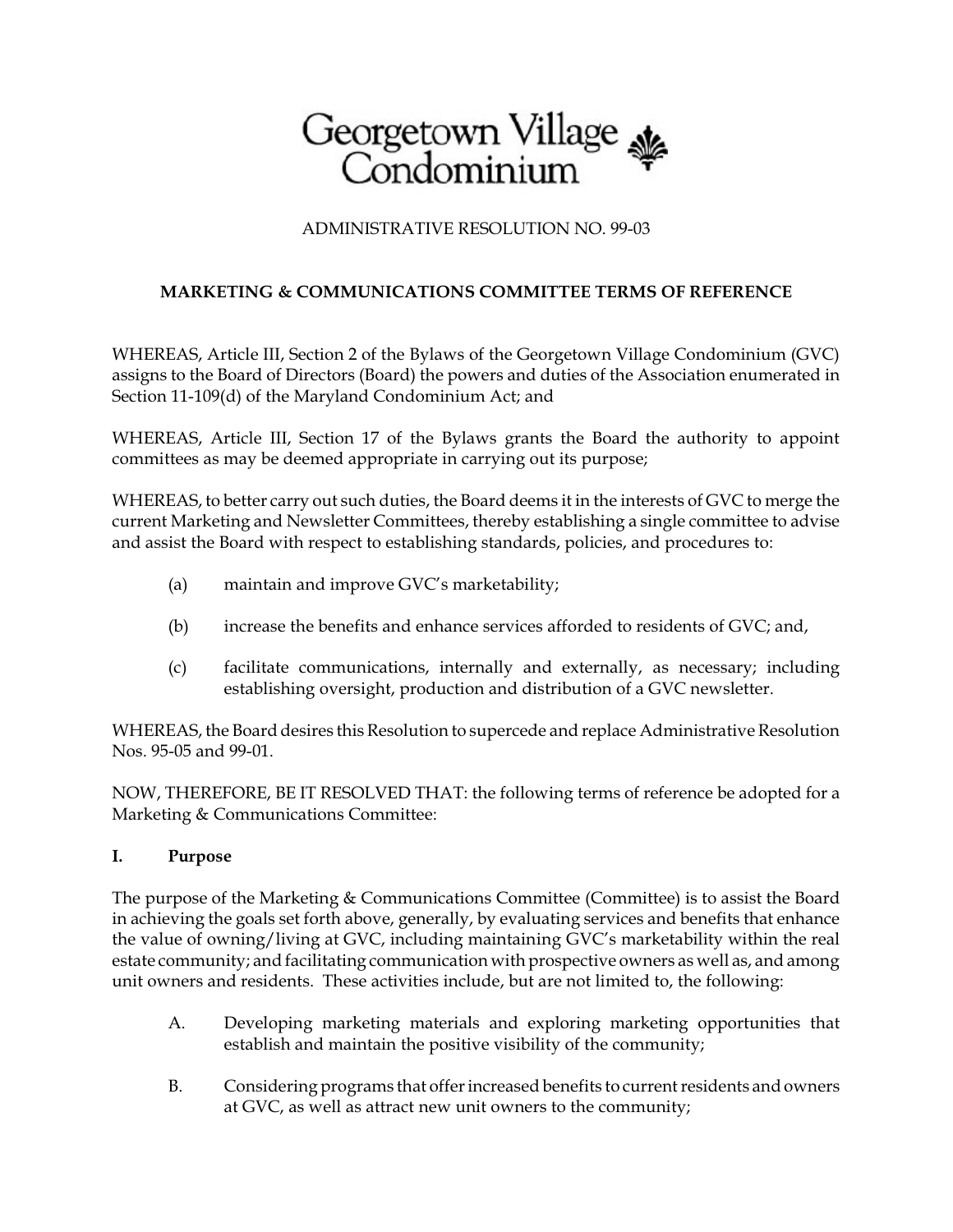- C. Reviewing various aspects of the community for aesthetic, social, and financial enhancements that will increase the value of ownership at GVC; and
- D. Enhancing internal and external GVC communications by, *inter alia*, establishing a mechanism for, publishing and distributinga GVCnewsletter, as well as overseeing activities relating to developing, maintaining and updating the GVC Internet web site.

### **II. Organization**

- A. *Membership.* Members of the Committee shall be limited to unit owners indicating a desire to be actively involved in one or more aspects of the Committee's work. Active membership requires that members attend at least two consecutive Committee meetings. Voting membership is lost after three (3) consecutive, unexcused absences from regular Committee meetings. The total membership shall not exceed ten (10), without obtaining approval from the Board.
- B. *Chair.* The Committee may be lead by a Chair, or Co-Chairs, as necessary. The Chair(s) must be a unit owner recommended by the Committee and approved by the Board. The Committee (Co-)Chair may also serve as Editor of the GVC newsletter. The Chair(s) shall serve at the pleasure of the Board.
- C. *Chair Vacancies.* The Committee shall vote to recommend to the Board the removal of the Chair(s), with cause. Vacancies created by removal, death, or resignation of the Chair(s) shall be filled by an Acting Chair selected by the Committee membership, until a selection recommendation is made by the Committee and approved by the Board.
- D. *Secretary.* The Chair(s) may designate a Secretary from among the members of the Committee, subject to approval by the Committee. The Secretary, if designated, shall be responsible for keeping the Committee membership roster, recording minutes of all Committee meetings and, in general, maintaining written documentation on Committee decisions and activities.
- E. *Board Liaison.* The Board may select one of its members to serve on the Committee as the liaison to the Board and to provide updates of the Committee's activities beyond the Committee's written report, if warranted.

### **III. Operation**

- A. Functions of the Committee shall include, but are not limited to, the following:
	- 1. developing and distributing materials that enhance the market value of GVC;
	- 2. establishing and maintaining a positive visibility of the GVC community;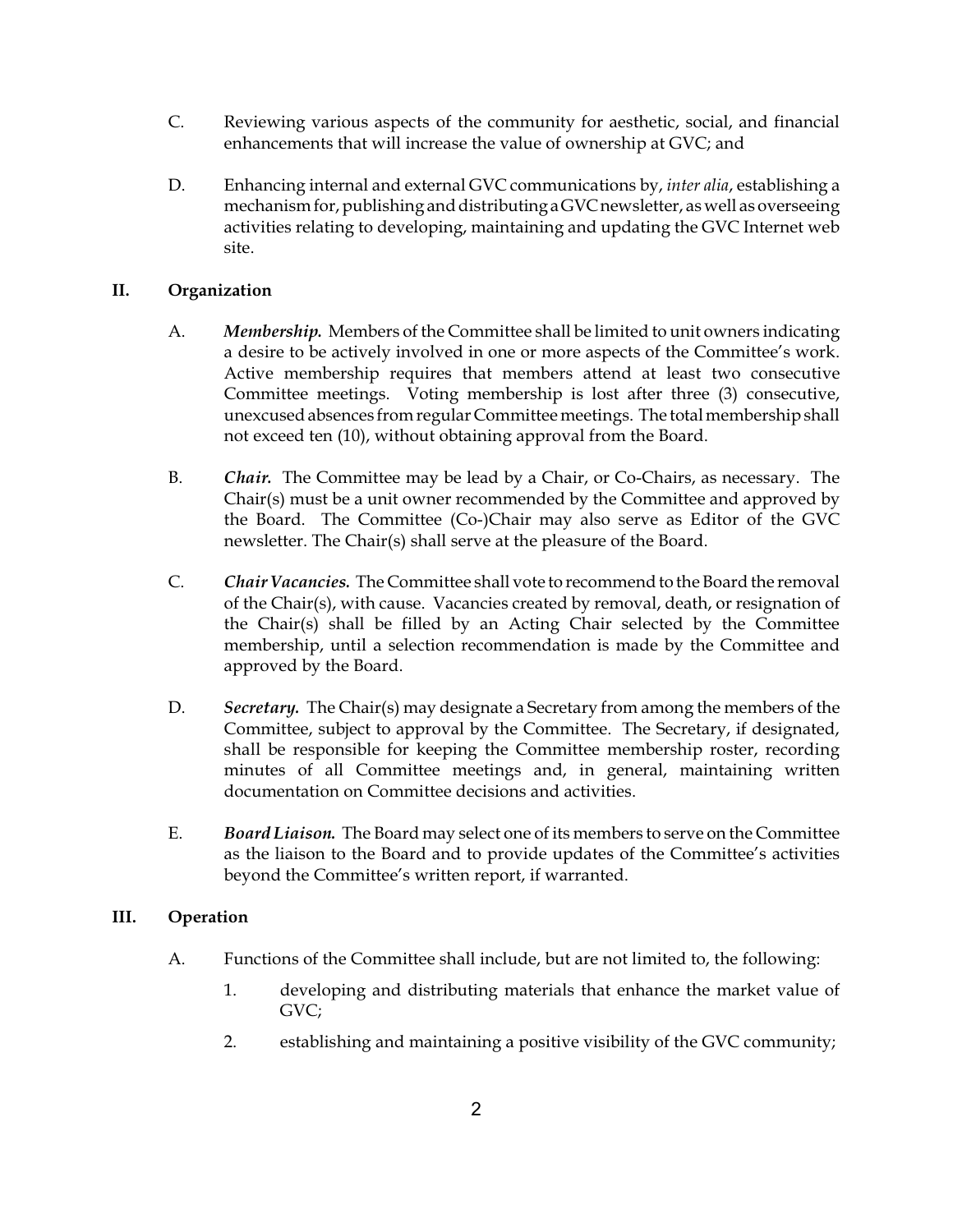- 3. considering and recommending modifications of various aspects of GVC aesthetic, social and financial domains that would increase the value of owning and residing at GVC;
- 4. developing a budget for the committee work for approval by the Board of Directors, as a part of the GVC annual budgeting process;
- 5. editing and publishing a newsletter to inform GVC owners and residents of matters and developments, or which are of significant import to, GVC and/or its members, pursuant to the GVC Newsletter Editorial Policy, Administrative Resolution No. 99-02, as may be amended from time-totime, which is incorporated herein by reference;
- 6. developing and overseeing the management of GVC's Internetweb site; and
- 7. coordinating activities and recommendations, as appropriate, with other GVC committees.
- B. Functions of the Committee Chair(s) include, but are not limited to, the following:
	- 1. coordinating and supervising the Committee's activities and meetings, to assure that the Committee meets its established responsibilities;
	- 2. encouraging and supporting participation by all Committee members, and ensuring that all members are kept advised of the Committee activities;
	- 3. preparing written Committee reports for the Board, and where appropriate: identify all members attending monthly meetings; provide the date, time and place of monthly meetings; summarize Committee discussions; and identify recommendations requiring Board action.
	- 4. familiarizing the Committee with its terms of reference;
	- 5. attending Board meetings in an advisory capacity concerning Committeeproposed action; and
	- 6. coordinating with other GVC committees, as appropriate.
- C. The Newsletter Editor
	- 1. The newsletter Editor ("Editor") shall be a member of the Committee, and may also serve as a Chair, or Co-Chair of the Committee, but in any event, shall be subject to approval by, and serve at the pleasure of the Board.
	- 2. The Editor is responsible for coordinating and supervising production of the newsletter, and has full authority over publication, including decisions regarding method of publication, advertising, and content. In so doing, the Editor will work with the Committee, who is charged with monitoring these processes, and making recommendations as to content, costs or procedures subject to these Terms of Reference. The Committee will be available to advise the Editor when questions of content or publication procedures arise.